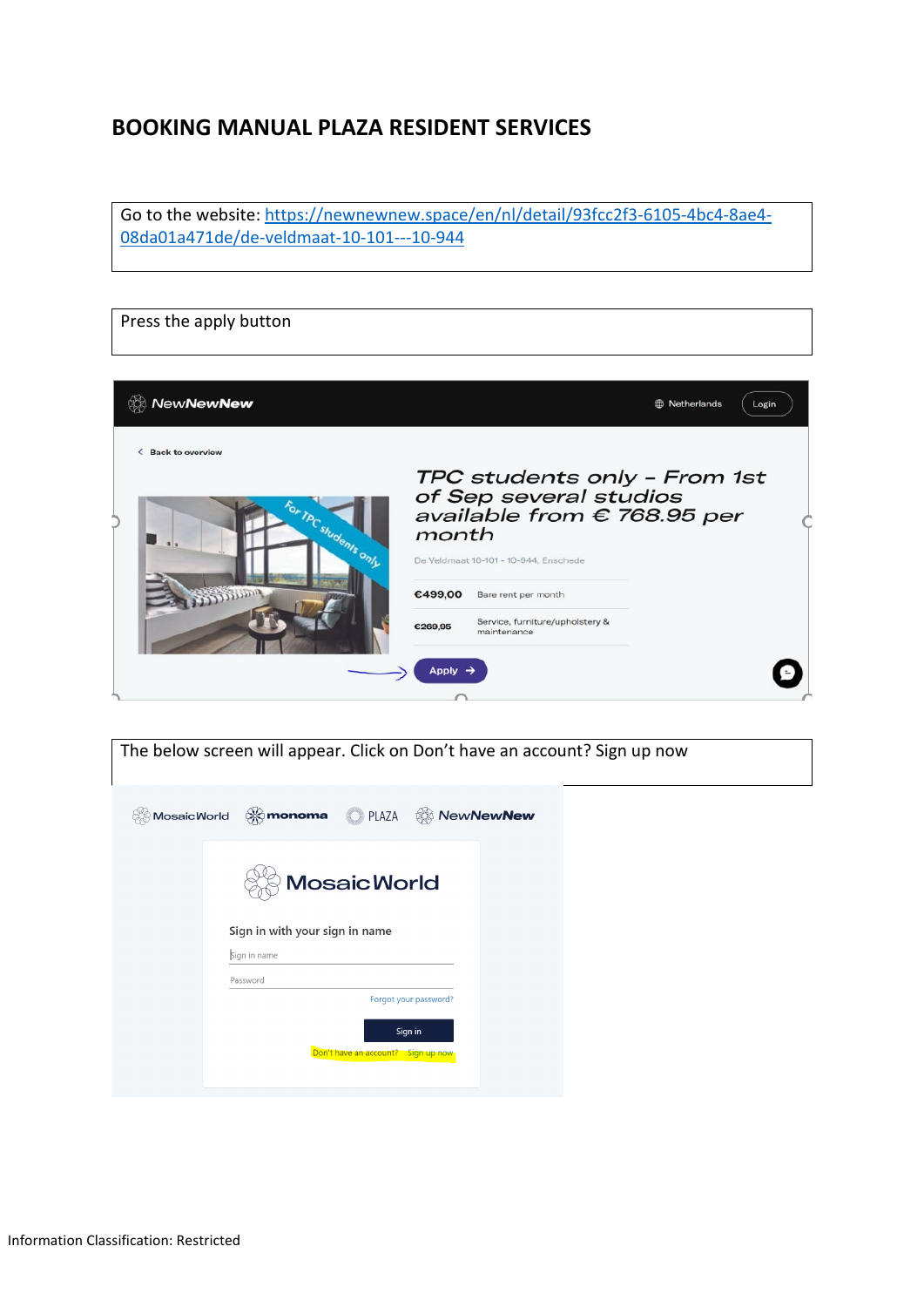| $\zeta$ Cancel                                                            |
|---------------------------------------------------------------------------|
| <b>Mosaic World</b>                                                       |
| Verification is necessary. Please click Send button.                      |
| test@test.com                                                             |
| Send verification code                                                    |
| New Password                                                              |
| Confirm New Password                                                      |
| Given Name                                                                |
| Surname                                                                   |
| I have read the terms and conditions and privacy statement<br>and I agree |
| I agree                                                                   |
| Create                                                                    |
|                                                                           |

Fill in your email address. Click on the button verification code. You will receive a verification code. Please fill in the code.

Give a password – confirm the password. Fill in your given name and surname. Click on the I agree box and press create.

You will receive a confirmation email. Confirm your registration by clicking on the link in the email.

Or

Directly return to the webpage [www.newnewnew.space](http://www.newnewnew.space/) select Netherlands English and click on the login button at the right

Enter your email address and your password. Plaza will send you a verification code. Enter this code.

You will see the below screen. Choose the option on the right from Plaza and click on view spaces.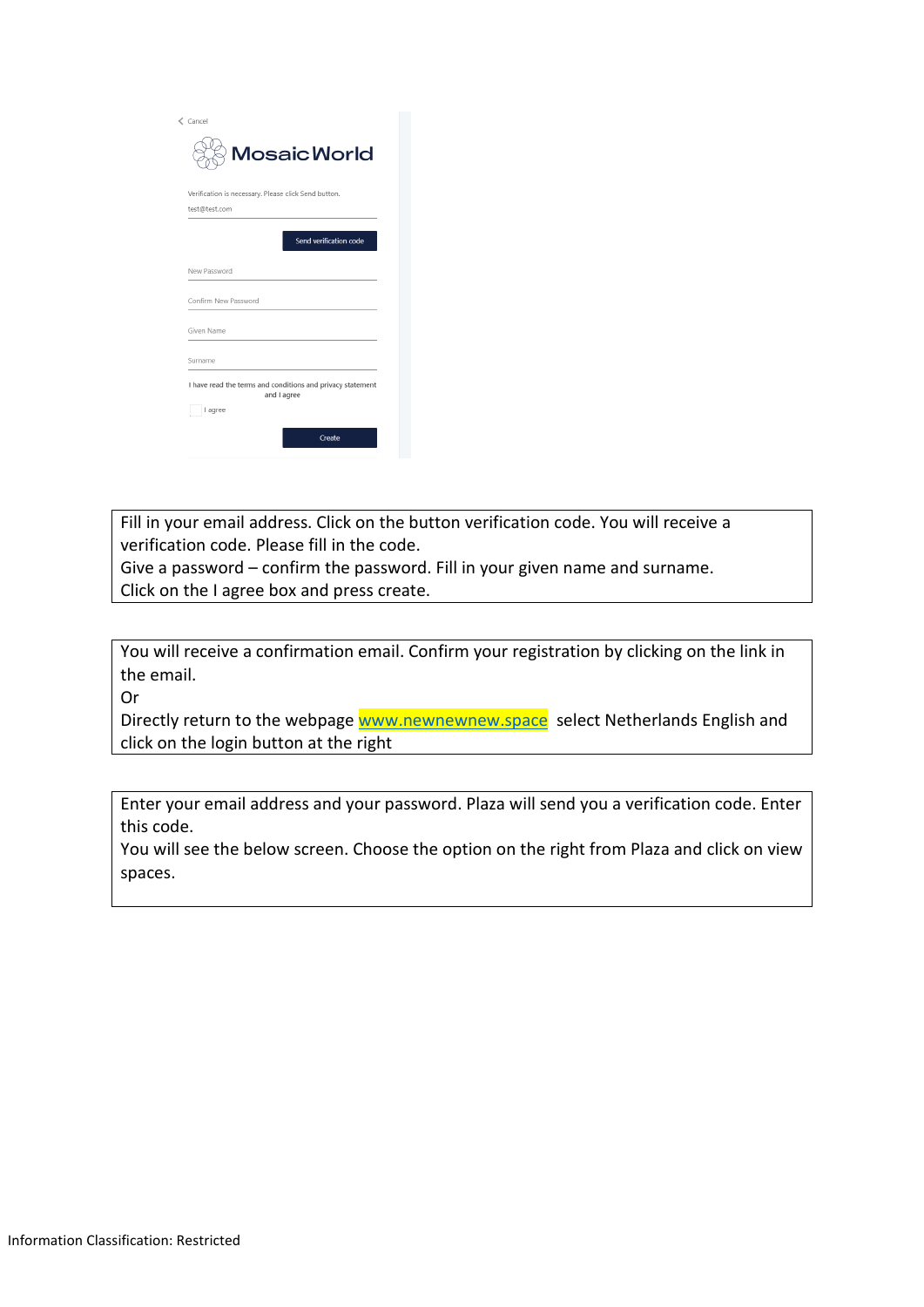

Chose Enschede and select the image with the blue banner For TPC students only.

## Smart living solutions for students, starters and entrepreneurs

Plaza website >

 $\bigcap$  Living

All contract types v

Showing 12 of 53 results



Enschede (12)

 $\ddot{\phantom{0}}$ 

**Temporary Rental agreement** De Veldmaat 10-10 - 10-67<br>7522 NM Enschede





**Temporary Rental agreement** De Veldmaat 10-101 - 10-944<br>7522 NM Enschede

€555,00 31.7m<sup>2</sup>



**Temporary Rental agreement** De Veldmaat 10-101 - 10-944<br>7522 NM Enschede

 $6570,00$  24.5m<sup>2</sup>



**Temporary Rental agreement** 

Temporary Rental agreement

**Temporary Rental agreement**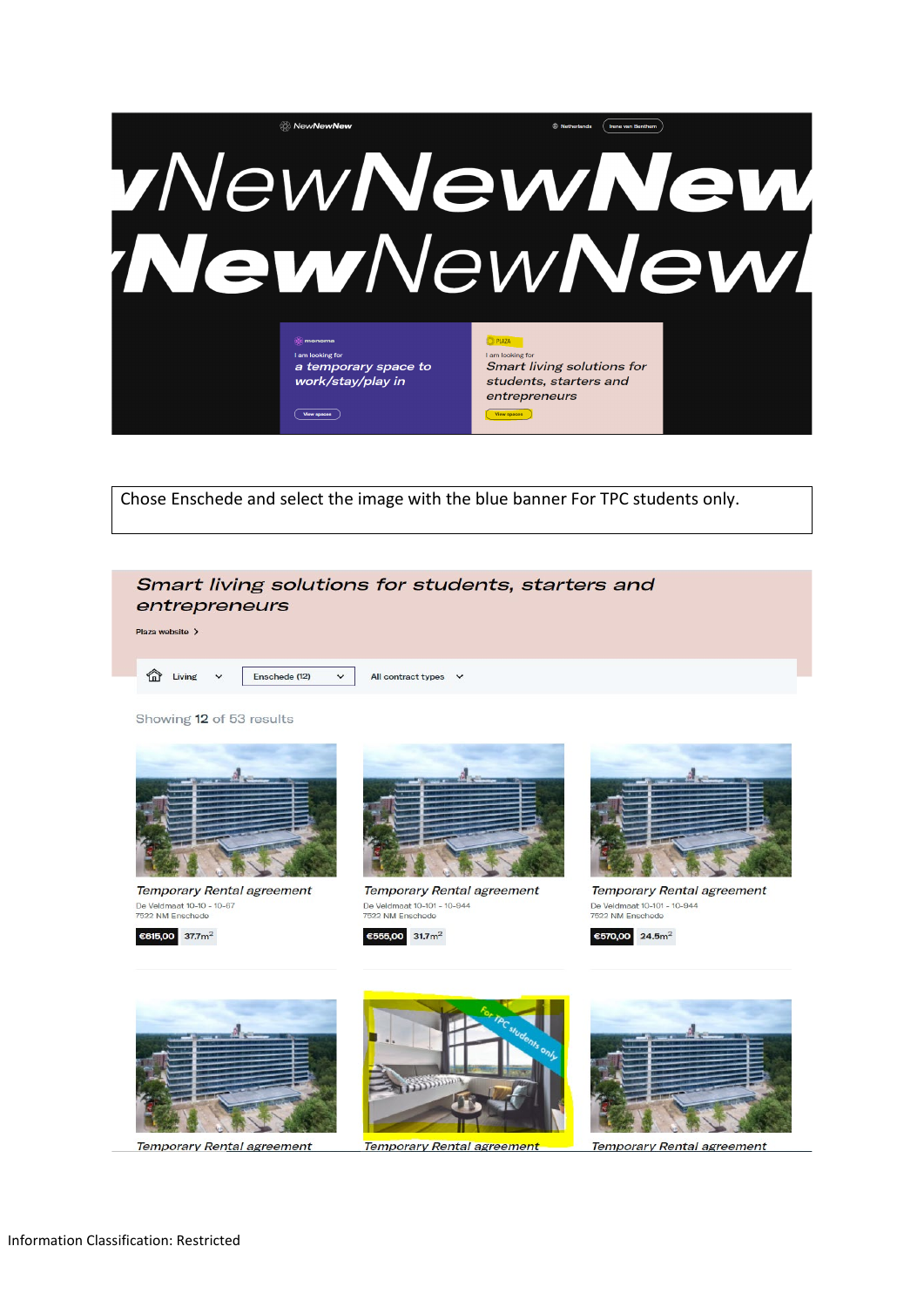## Click on the apply button



You will see the screen below. Please tick of all boxes.